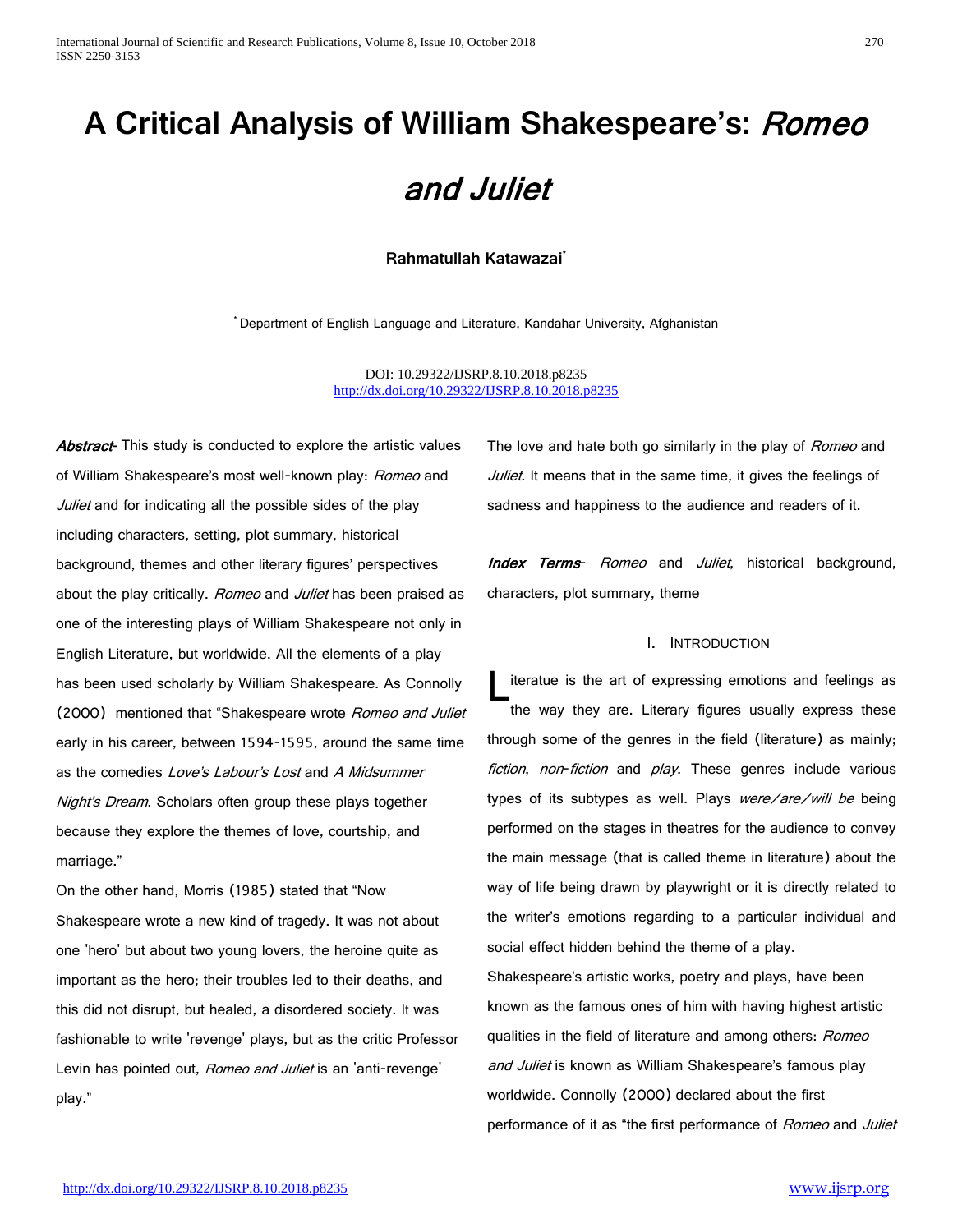took place in the autumn/winter of 1594, when the playhouses reopened for the first time after a sustained outbreak of the plague had forced the authorities to close all the playhouses in London in January 1593." He further described that during that time, over 10,000 people in London alone died from the disease, and Shakespeare emphasizes the relevance of the plague for his audience by using it in Romeo and Juliet to prevent Friar Laurence's message from reaching Romeo in Mantura.

So it has been indicated that Shakespeare always tried to convey the social real life events not only is his poetry, but in his plays too.

G. Lipson & S. Lipson (2007) expressed that "of the 37 plays written by William Shakespeare, Romeo and Juliet is the play that appeals most strongly to young people. Although it was written in the language of another century, the conflicts in this play are timeless. Both the consuming urgency of Romeo and Juliet's love and the ill-fated couple's defiance of their parents evoke a strong sense of identification from today's teenager." It makes that clearer that Romeo and Juliet is not only a play that people enjoyed in the earlier times, but its joyfulness is still remaining for today, because of the story inside the play can be still applied on the loves of many other couples at this time.

This comedy is structured in tragic manner that makes readers and audience cry that shows the artistic talent of William Shakespeare for connecting all the events in the play as a chain of suspense till the end of it.

# II. SOME GENERAL FACTS ABOUT THE ART OF SHAKESPEARE IN ROMEO AND JULIET

William Shakespeare's literary works are not only having the quality to be read and praised in English literature, but in other literature of the world too. Particularly, the

effects of the story in the play of Romeo and Juliet is not only the one related to previous centuries, but it can be felt still today. He is not only counted as a greatest playwright, but as a great poet used higher poetic and artistic qualities in his poetry. But in this piece of literary criticism, it has been tried to focus only on what is in Romeo and Juliet and how was it written by William Shakespeare?

As it is clear that play is an interesting genre in the field of literature, because it gives audience practical feelings of happiness and sadness in a real-like performance on the stage in theatres. It is not only the thing that whenever someone watch it practically in the theatre and enjoy it, but whenever readers read that on a piece of paper, it can also give them the feeling of pleasure or it will be enjoyable for the readers too. If one studies Shakespearean plays, it can be seen that he expressed social real life matters of his time interestingly. Within that, his higher qualities can be indicated in his plays obviously. For example, whenever a person wants to watch Shakespearean comedies, so they have the power to make you laugh, and on the other hand, whenever one watches his tragedies, so they have the power to make you cry, or if it is in an exaggeration, at least, they can make you sad deeply. Within that, as it is obvious that Shakespeare not only wrote comedies and tragedies (Tragic-comedies in his later life), but his histories can give you historical facts about the historical backgrounds of the Kings of the time. But as it will be impossible to criticize all the three types of Shakespearean plays, so it has been tried to only focus on Romeo and Juliet in this critical article. Sometimes, critics have stated different ideas about Shakespearean plays. So far that I have studied British literature, at that time, Ben Jonson (1572-1637) was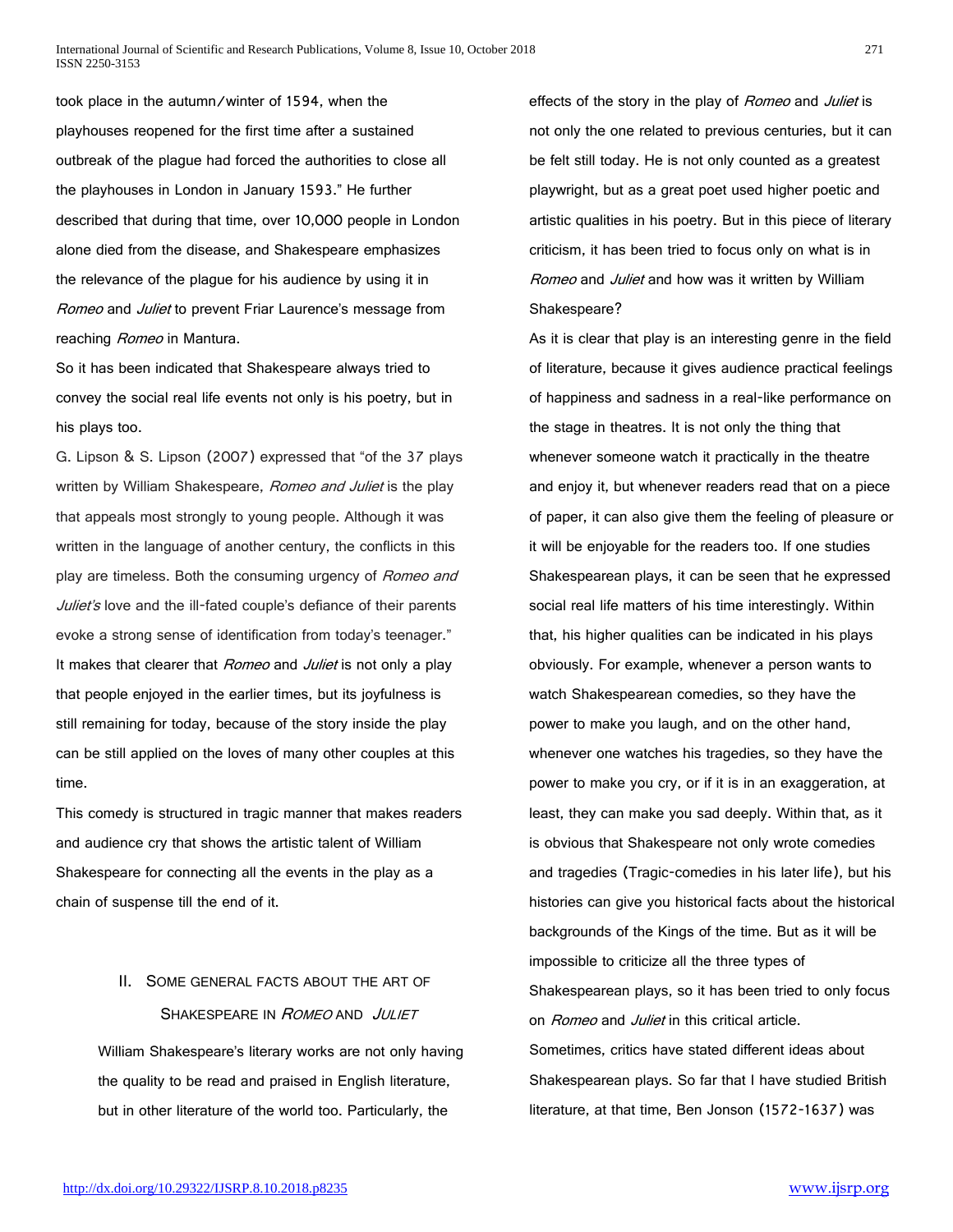held in a higher position as a playwright. Ben Johnson himself expresses his perspective about William Shakespeare that Shakespeare is a talented, but undisciplined writer.

Within that, critics of the recent centuries expressed their point of views about Shakespeare and stated that he had more natural ability than professional modifications. So in this critical article, it has been tried to only focus on the selected play in in-depth details with expressing self-understanding, including the point of views of other scholars and literary figures. When someone criticize a play, so it is good for the critic to practically judge the play, because of that play is a live performance that should be performed in theatre and is a live experience. In this case, it will be a bit complicated for the critic in the same time to criticize a play and to watch it. Means that during this condition, you will realize both to enjoy the play and to criticize it. So during criticizing the play, a critic should take notes of the play, characterization, connection of scenes, suspense… and to critically watch it. For this reason, criticizing a play is a bit difficult task in the field of criticism.

As a critic, one should indicate both the high artistic qualities of the playwright and the weak points of that. So in this case, a critic should be the one who fully understands the elements through which a play can be criticized. If not, so some of the parts might be ignored and cannot be judged well. For this reason, it has been tried to indicate positive and negative aspects of the play in this critical article.

III. Romeo and Juliet and its plot Synopsis: Love and hate both go similarly from the start to the end of the play. So it is noticeable that the play is much

about hate as love. Criticizing it practically, it is needed to bring the brief overview of the plot for the better understanding of the readers:

# 3.1 A brief Plot Overview of the play: Romeo and Juliet:

Many years ago in Verona, Italy, there lived two families who hated one another. The Montagues and Capulets had been carrying on a feud for as long as they could remember. Morris (1985) mentioned about the beginning of the play that "Capulet intends to marry his only daughter Juliet to the Prince's kinsman, Paris. But she and Romeo, a young Montague, fall in love at first sight, and persuade Friar Lawrence to marry them immediately. As he returns from his wedding Romeo is challenged by the quarrelsome Tybalt, a Capulet, but refuses to fight his new kinsman. Romeo's friend Mercutio fights instead, and is slain. Romeo avenges Mercutio by killing Tybalt, and is banished by the Prince."

Actually, *Juliet* loves Romeo and praises his love in songs sometimes, but Capulet does not want to do so. So the beginning of hate and jealousness starts from this moment. As further stated by Morris (1985) that "Capulet proceeds with his plan to marry *Juliet* to Paris. Friar Lawrence tries to prevent this by supplying Juliet with a drug which will make her appear dead for fortytwo hours; meanwhile he will send for Romeo to rescue her. The messenger is delayed; Romeo learns only that Juliet is dead, and determines to die with her. The mourning Paris tries to prevent Romeo breaking into Juliet's tomb, and is slain. Romeo poisons himself, and the waking *Juliet*, finding him dead, stabs herself with his dagger. The Montague and Capulet parents are reconciled, but to no purpose, for all the younger generation are dead."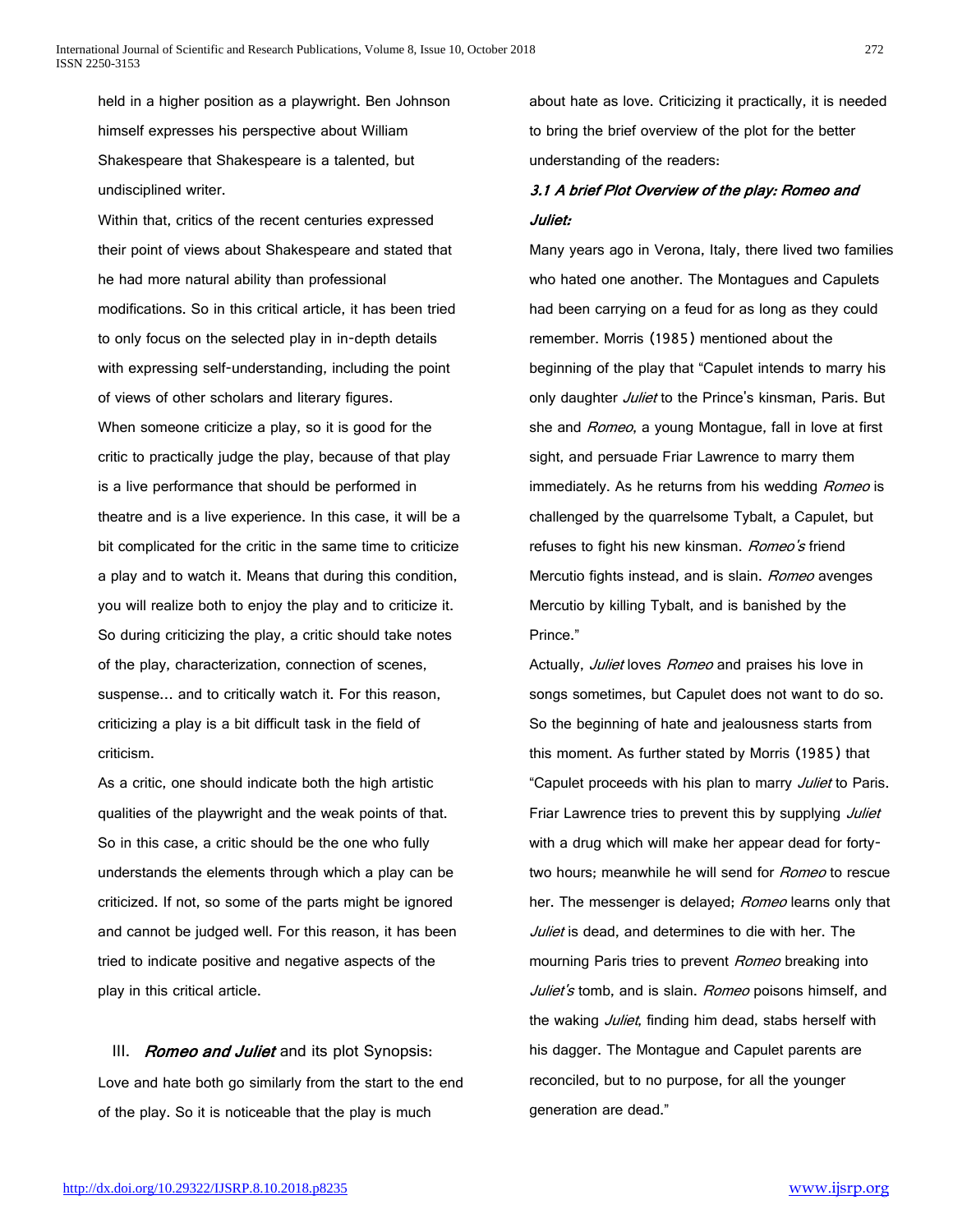After the death of their lovely Romeo and Juliet, it is meaningless for the Montague and Capulet to be in grief, because of that they cannot compensate this disaster with sorrow and they were the only reason prevented Romeo and Juliet to marry for having a lovely life ahead.

#### 3.1.1 Acts in Romeo and Juliet:

**Act 1**: Hacht (2005) mentions about act 1 as, "Capulet servants, Sampson and Gregory, and Montague servants, Abraham and Balthasar, start a street fight that is joined by Benvolio, a Montague relative, and Tybalt a Capulet relative. Escalus, the Prince of Verona, learns about the fight and angrily decrees a death penalty for anyone caught in further feuding. Benvolio finds *Romeo* and learns that *Romeo* is forlorn because the girl he loves, Rosaline, will not return his affection because she has chosen to remain chaste. Benvolio advises *Romeo* to move on with his life and look at other girls. Romeo, however, is quite sure that he cannot forget Rosaline."

So the story of feuding started, and everyone tries to revenge from one another. It means that from this point, it is impossible for the members of both families to live in peace, but instead, they are in the attempt of revenge.

**Act 2**: "In a very short scene 1, Benvolio and Mercutio try to find Romeo, who has climbed a wall to hide in the Capulet orchard. His friends give up when Romeo will not respond to their calls." (Hacht, 2005). Before dawn the next morning, Romeo spaces alongside the Capulet orchard. He avoids his friends, who ridicule his lovesickness. He climbs the wall to get a look at *Juliet* once again. When he does it, he hears Juliet's soft singing voice that praises his love in the

song in her lips. He recalls this pleasant feelings of love between him and *Juliet*, but regret to belonging feuding families.

Till the end of the senses in Act 2, Romeo tries to see Juliet many times, and finally, they met one another in Friar Laurence's cell for the third time.

**Act 3**: "In scene 1, later that day, Benvolio and Mercutio encounter Tybalt and are already sparring with words when Romeo arrives. Tybalt attempts to provoke Romeo into a fight, but Romeo will not fight because, although unknown to the others, he and Tybalt are now relatives by marriage. Instead, Mercutio challenges Tybalt and is killed by a deceitful stab from Tybalt when Romeo tries to separate them." (Hacht, 2005).

When the nurse informs *Juliet* of the latest street fight, Juliet mourns for Tybalt, even though he had a reputation for provoking his enemies. Juliet sends the nurse with a ring for Romeo, who has retreated to Friar Laurence's cell.

Because of his daughter's grief, Capulet sets the wedding for Thursday. During wedding, Juliet tries her best to keep Romeo in her room, but Romeo should go far from that because of facing to be arrested. Capulet is not in the suspect of the daughter's secret marriage, and tells her to be prepared for a wedding

with Paris.

**Act 4:** "Scene 1 is back at Friar Laurence's, where he tells *Juliet* to take a potion that will cause her to appear dead until Romeo can come to rescue her and take her away with him to Mantua." (Hacht, 2005)

Juliet sends the nurse away and pretends to pray to ready her spirit for marriage and then she swallows the herb and swoons in her bed. When the nurse comes to call Juliet to be ready for her wedding, and Paris also hopes his darling to be awaken for the wedding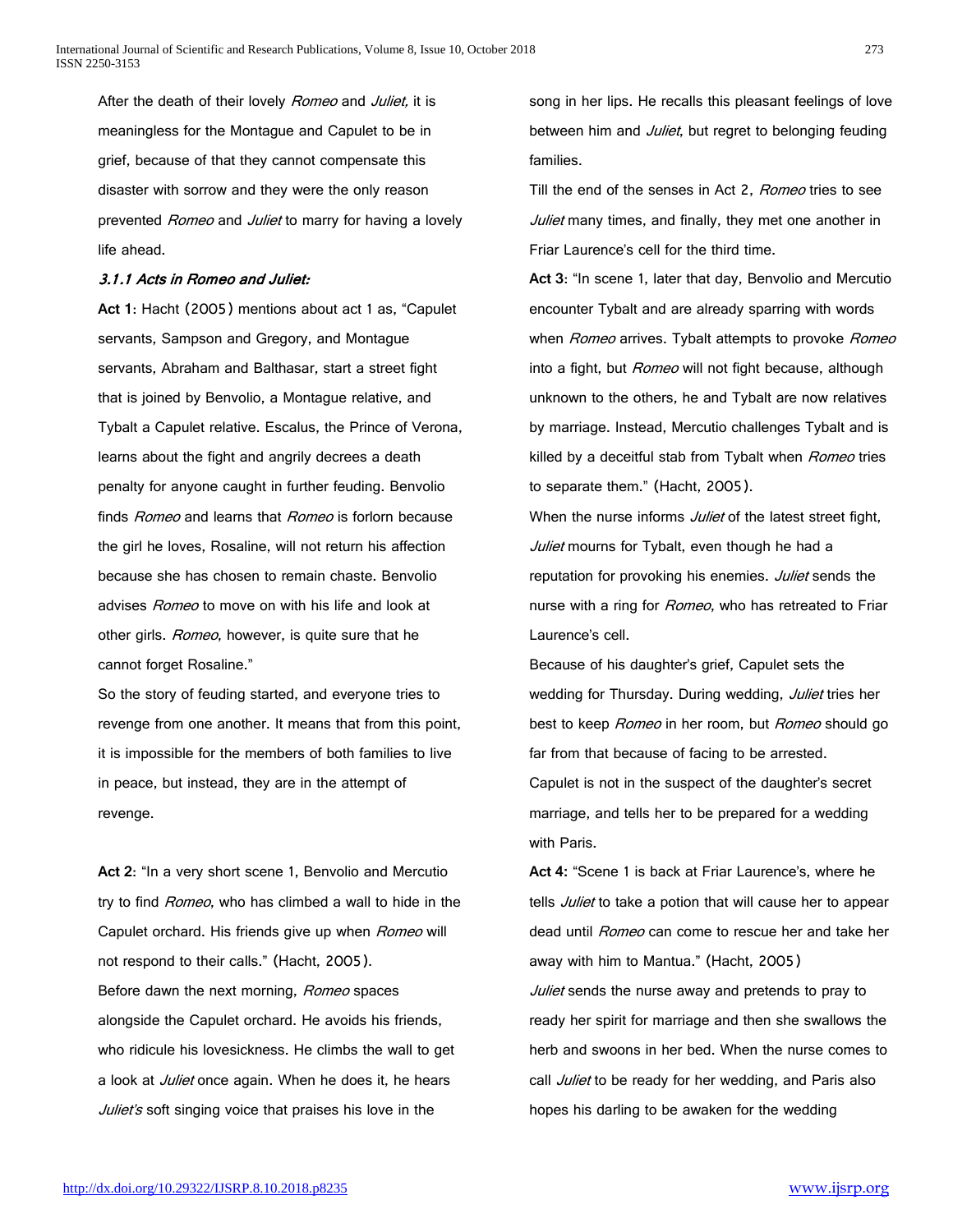ceremony, but in this condition, the nurse finds Juliet as she is died.

On Wednesday morning, the Capulets send the nurse to call *Juliet*, but the nurse finds *Juliet* lifeless. **Act 5:** "Scene 1 takes place in Mantua as Romeo's servant Balthasar arrives, bringing the news of Juliet's death. Romeo decides to risk his own life by returning immediately to Verona. He buys poison from an apothecary with the intent of dying beside Juliet." (Hacht, 2005).

So *Romeo* comes in hurry from Mantua to Verona to kill himself beside Juliet's corpse. When Romeo arrives, Paris accuses Romeo of killing Tybalt and, indirectly, expresses that this is the main root of Juliet's death from the deep sorrow. Romeo looks at Juliet and her pink lips and rosy cheeks with embrace, kisses her and swallows the poison and collapses.

Juliet awakens in this time and finds her only lover, Romeo lifeless, because of poisoning. Juliet kisses his lips behind the hope of finding a drop of poison to cause her die too because of she is unable to tolerate Romeo's deep sorrow. She unsheathes his dagger and plunges it into her chest. Both of their family members arrive at this time and looking to see the tragic moment of their lovely couples lost their lives because of them. So for the honor of the couple, Montague grasps Capulet's hand and promises to stop being enemy of each other. But it is the time that they lost many things, particularly the two lovers.

Finally, the story comes to an end with:

"A glooming peace this morning with it brings The sun for sorrow will not show his head Go hence, to have more talk of these sad things; Some shall be pardoned, and some punished; For never was a story of more woe

Than this of Juliet and her Romeo." (G. Lipson & S. Lipson, 2007)

3.1.2 **Characters of the play:**

#### 3.1.2.1 Montague family and friends:

Romeo Montague: A young man Lord Montague: Romeo's father and the enemy of Lord Capulet Lady Montague: Romeo's mother Mercutio: Romeo's friend and Prince Escalus's cousin Benvolio: A cousin and friend to Romeo Balthasar: Romeo's servant Abraham: Lord Montague's servant Friar Lawrence: A Franciscan priest Friar John: An associate of Friar Lawrence

#### 3.1.2.2 Capulet family and friends:

Juliet Capulet: A 13-year-old girl Lord Capulet: Juliet's father and the enemy of Lord Montague Lady Capulet: Juliet's mother Nurse: Juliet's nanny Sampson and Gregory: Servants to Lord Capulet Tybalt: Juliet's cousin Paris: A young man who wants to marry Juliet; Prince Escalus's cousin Prince Escalus: Prince and ruler of Verona

Characters convey the main theme of the playwright in a play. In this play, Shakespeare tried to play all the characters greatly. The roles of characters can play an important role for attracting audience's attention to the play while watching it and the attention and suspense of the readers who read the play as a printed version. In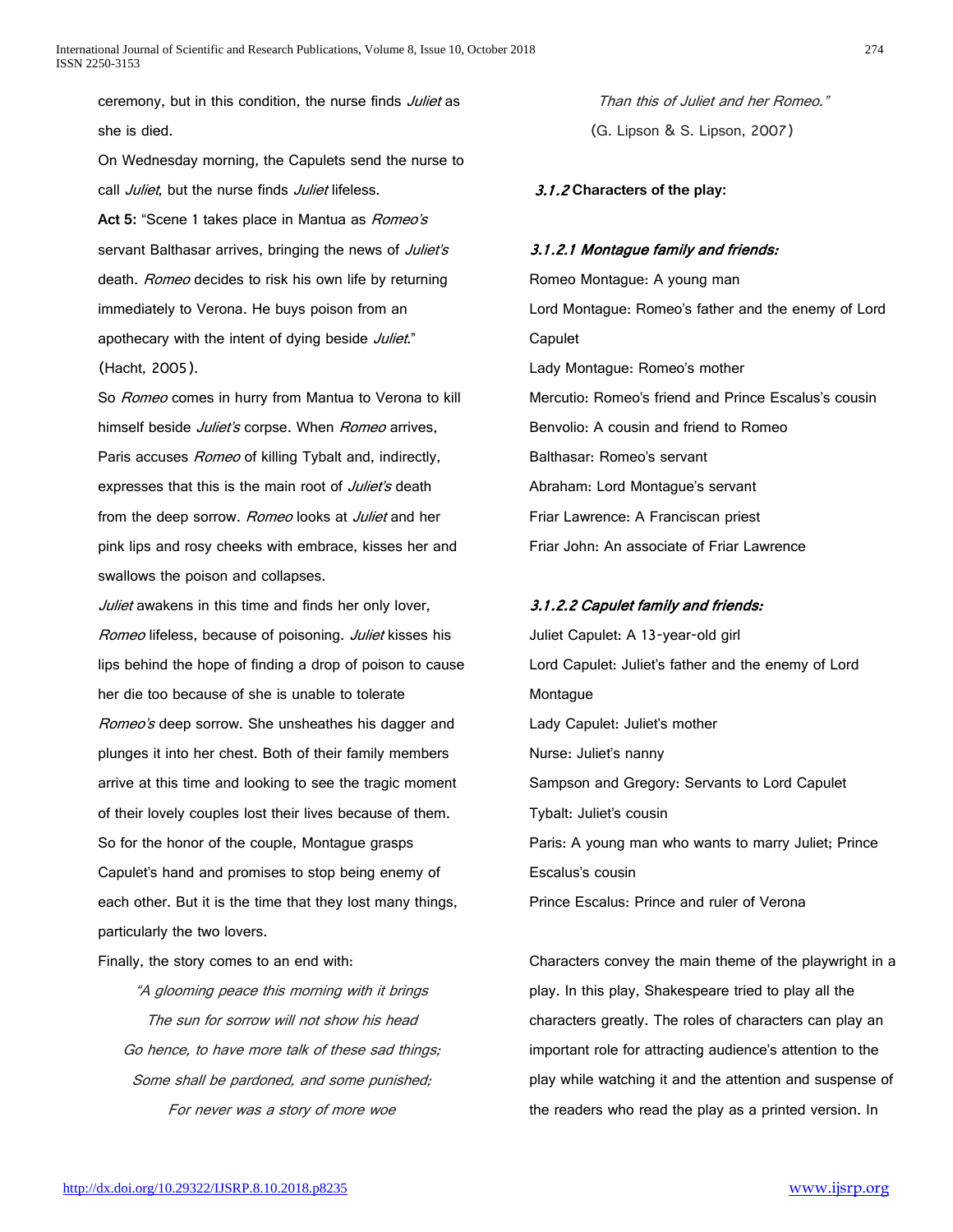this case, all the characters are given the dialogues and roles very appropriately by the author. Shakespeare composed the roles of Romeo and Juliet with suspense that attracts audience's/readers' attention in every event passing on. In the same time that they love their families and parents, but they hate the ones who want them to be separated from one another or to live without love. This expresses the power of love and particularly, true love, between Romeo and Juliet. So in this case, love, can be similarly transferred by the lovers till the end of the play, and each lover wants to die for the other and these are the greatest roles given by Shakespeare to the characters, particularly, main characters Romeo and Juliet. On the other hand, their families transfer hate till the moment the lovers die for each other. And then they regret about their manner in the past but time cannot be returned back and one cannot see and touch any moment passed. Within that, as mentioned earlier that social real life events have been greatly mirrored in Shakespearean plays. So this play is one of the best example as a mirror of social real life status of love. In this case, the conflict of lover is versus society and that individual versus society. Lovers tried to break social and family borders for reaching their true love for each other, but social and family obstacles prevented them to reach to their dreams for becoming one soul in two bodies. Another vital point to be indicated in this play is the importance of time. The events of the PLOT of the play have been composed with a great suspense in connecting events from start to end as a chain. Next point is that plot is one of the vital element of the play that there should be a logical and chronological order between the events appearing after one another in a play. When a playwright wants to make the play joyful,

he/she should connect each scene of the play with great suspense that attracts the audience's attention during direct performance of the play in the theatre. In this play, the plot and the connection of events has been composed by playwright in a great manner. We know that plot should consist five parts; at the beginning of the play, writer introduces characters and starts the play, it is called (Exposition of the Plot). The second part is rising action. In this part, playwright gives actions to the characters introduced in the first part of the play. The third part is climax. In this, conflicts may also be occurred sometimes, and it is the highest point of the play and the point of greatest suspense. It means that audience and readers reached to the half of the play, and there might be a turning point in the climax that can change the play and the statues of the main character or theme of the play. The fourth part is falling action. In this part, playwright tries to go to the conclusion of the play. So in this case, actions go to the conclusion. The fifth and the last part of the plot is resolution. It ends the play where the conflicts or problems of the play can be resolved.

Based on these points, Shakespeare connected the story of the play into five acts. Each act gives the elements of each part that we have in plot. It means that all the parts of the plot have been kept in mind and composed scholarly in the play of Romeo and Juliet. So this indicates the highest artistic talent of Shakespeare that he exposed in this play.

Finally, this play can give you the feelings of love and hate similarly. But the suspense between the scenes of all the events in five acts have the power to bring you till the end of the play which is the most important factor to be kept in mind while criticizing a play. Briefly, the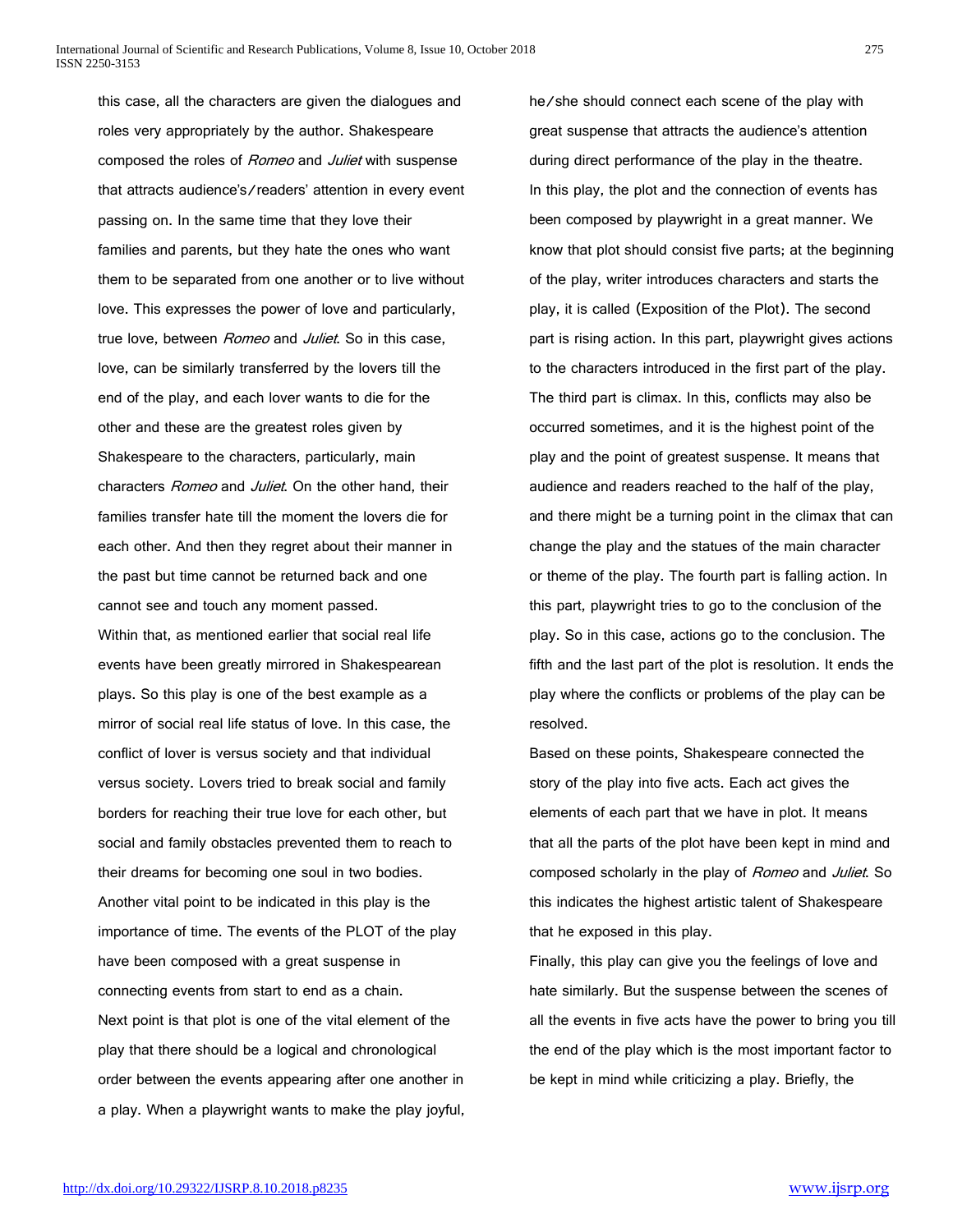overall structure of Shakespeare's play Romeo and Juliet has been really highly and scholarly organized.

# 3. 2 Themes of the play:

# 3.2.1 Love and Hate:

Theme is the central idea of a play that states the main message of the playwright to the audience or readers. As *Romeo* and *Juliet* is considered as one of the world's greatest love stories, but there is a big amount of hate as well in it. It means that it is the art of William Shakespeare who mixed up the happiness and sadness equally till the end of the plot or the events chained after one another. So for this reason, love and hate go similarly till the end of the play.

## 3.2.2 Social Barriers:

Romeo and Juliet face many obstacles toward reaching one another's true love, and till the last breath, they tried their best for reaching to the destination. It means that sometimes, traditional and family barriers can stand toward you and if you are not confident on the love and the goals you created for yourself, it will be always possible for your love to be lost. Actually, the play of Romeo and Juliet is an indicator of how individual can stand for his/her legal rights to achieve that in their life.

### 3.2.3The Problem of Time:

Time is always going on. If you are unable to manage it, you will lose many opportunities in your life. In this case, it expresses the significance of time as well that most of the time, people think as time is not valuable, but in a minute or ever a few seconds, someone will lost his/her life or save that. In this play, one can regret when thinks about *Romeo*, to wait for a few seconds to see Juliet and live together.

3.2.4. Historical Context of the Play:

William Shakespeare was living during the Renaissance literary movement in England, and this play is said to be written in that time of literature flowering.

Bloom (2010) stated about the historical place of the play in Elizabethan era, "The story of Romeo and Juliet was well known in Elizabethan England, and by the time of Shakespeare's play it had appeared in several collections and in various forms."

This story draws us a clear historical lesson in our mind about the social barrier in that time toward human freedom and struggles of youths for love and passion.

# 3.3 Critical Overview:

Some critics say about Shakespeare and his plays that Shakespeare composed his plays greatly, but they call him an unprofessional playwright, but talented when compared with his other playwrights of his time, Ben Johnson. As literary effects can not only be felt in one time, one century and one region, but its roots can be reached to the next generations and to the regions far away. This is the reason that many of the literary works have been influenced by others. Shakespeare's Romeo and Juliet also looks like to be influenced by the earlier literary works.

As Morris (1985) criticized that "Shakespeare did not invent the plots of his plays. He found a likely theme in a chronicle, a poem or a book of tales or biographies, and recreated it to suit his own purposes. There are several earlier versions of the story of Romeo and Juliet in French and Italian; and it occurs in an English collection of prose stories which William Painter translated from the Italian in 1567, which Shakespeare may have read."

Morris (1985) further explains, "Not only are many details of the plot the same, but Shakespeare's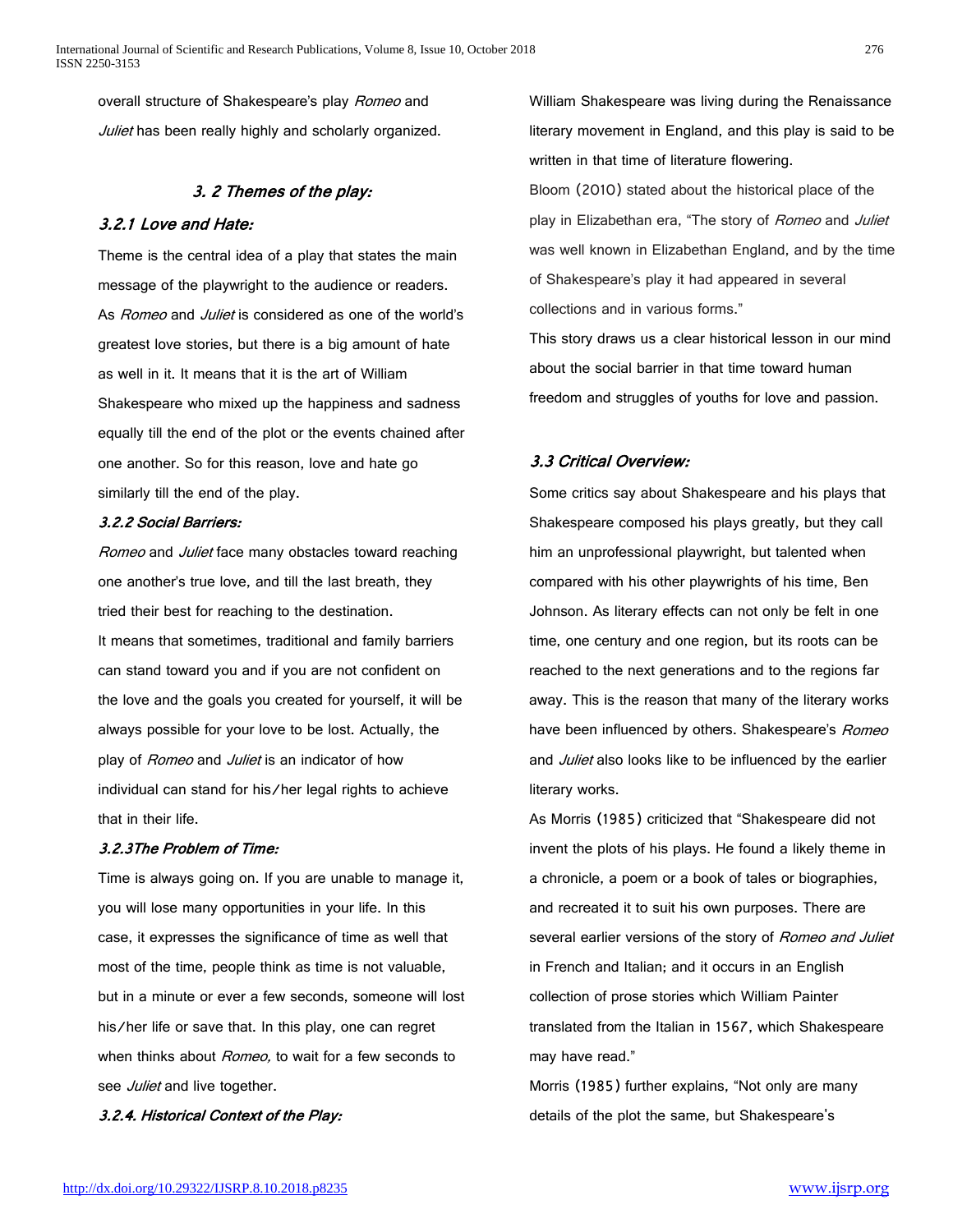language and images often echo Brooke's. Another source is possible; Brooke tells us that he had already, in 1562, seen 'the same argument lately set forth on stage', and it is possible that Shakespeare had seen or heard of the same play, and borrowed from it parts of his *Romeo and Juliet* (for instance, the balcony scene) which do not occur in Brooke's poem."

Holding (1992) explained the historical relationship of this play with other literary works and stated, "Versions of this popular folklore tale exist in many languages but it is clear that Shakespeare closely followed an English translation (1562) by Arthur Brooke, Romeus and Juliet. It is possible that Shakespeare was at least aware of another English version by William Painter, 'Rhomeo and Julietta', included in the second volume of his popular collection of prose translations, Palace of Pleasure."

Furthermore, Bloom (2010) stated that In Romeo and Juliet, a broiling Verona summer provides a volatile backdrop for Romeo and Juliet's passion and their families' rancor. Although male aggression fuels the play, Juliet blossoms as a sturdy, intelligent woman whose devotion to her love and her ideals makes her heroic.

Concisely, it is mentionable that the play of Romeo and Juliet has been organized scholarly and all the elements that a well-organized play should contain can be found in this play. But based on the influences that the earlier literary works may have on the ones later on, some points and shared parts can be seen in Romeo and Juliet in relation with other writers.

## IV. Conclusion

In conclusion, all of William Shakespeare's literary works can be recognized as high artistic ones, because of his natural talent and of the literary movement; Renaissance in Europe, particularly in England. Romeo and Juliet is a really interesting play ever written by him. The overall structure of the play, and characterizations are really the facts that gave the play a higher position. Events in the plot have been organized scholarly and there is a higher quality of suspense between connecting the events he woven from the beginning till the end of the play. Within that, the historical background of the play is another aspect that gave the play a higher place in the field of literature. Finally, Rome and Juliet of William Shakespeare can cry and laugh someone in the same time. It is because of the scholarly art that William Shakespeare used in this play.

#### V. References:

- [1] Bloom, H. (2010). William Shakespeare's Romeo and *Juliet.* USA: Infobase Publishing, pp. 14,93<br>[2] Hacht, A. M. ( 2007). *Shakespeare for Students, vol 2*.
- USA: Thomson Gale, pp. 248,49,50 and 764-87,
- [3] Lipson, G. B and Lipson, S. S (2007). Romeo and Juliet Plainspoken. USA: Teaching and Learning Company, pp. 8, 13
- [4] Watson, T. (2006). *Romeo and Juliet*. Saddleback Educational Publishing, pp. 7
- [5] Boyce, C. (2005). A Critical Companion to William Shakespeare. United States: Charles Boyce and Roundtable Press, pp. 513-26
- [6] Gorman, T. (2003). Romeo and Juliet, United States: Saddleback Educational Publishing, pp.1-5
- [7] Connolly, F. A. (2000). Shakespeare's Romeo and Juliet. USA: IDG Books WorldWide, pp. 6<br>[8] Holding, P. (1992). *Romeo*
- (1992). Romeo and Juliet:Text and Performace. UK, London: Macmillan Education LTD, pp. 12
- [9] Morris, H. (1985). Macmilan Master Guides: Romeo and Juliet. UK, London: Macmillan Education LTD, pp. 7, 8

#### **Authors**

**First** and **Correspondent** author: Rahmatullah Katawazai,